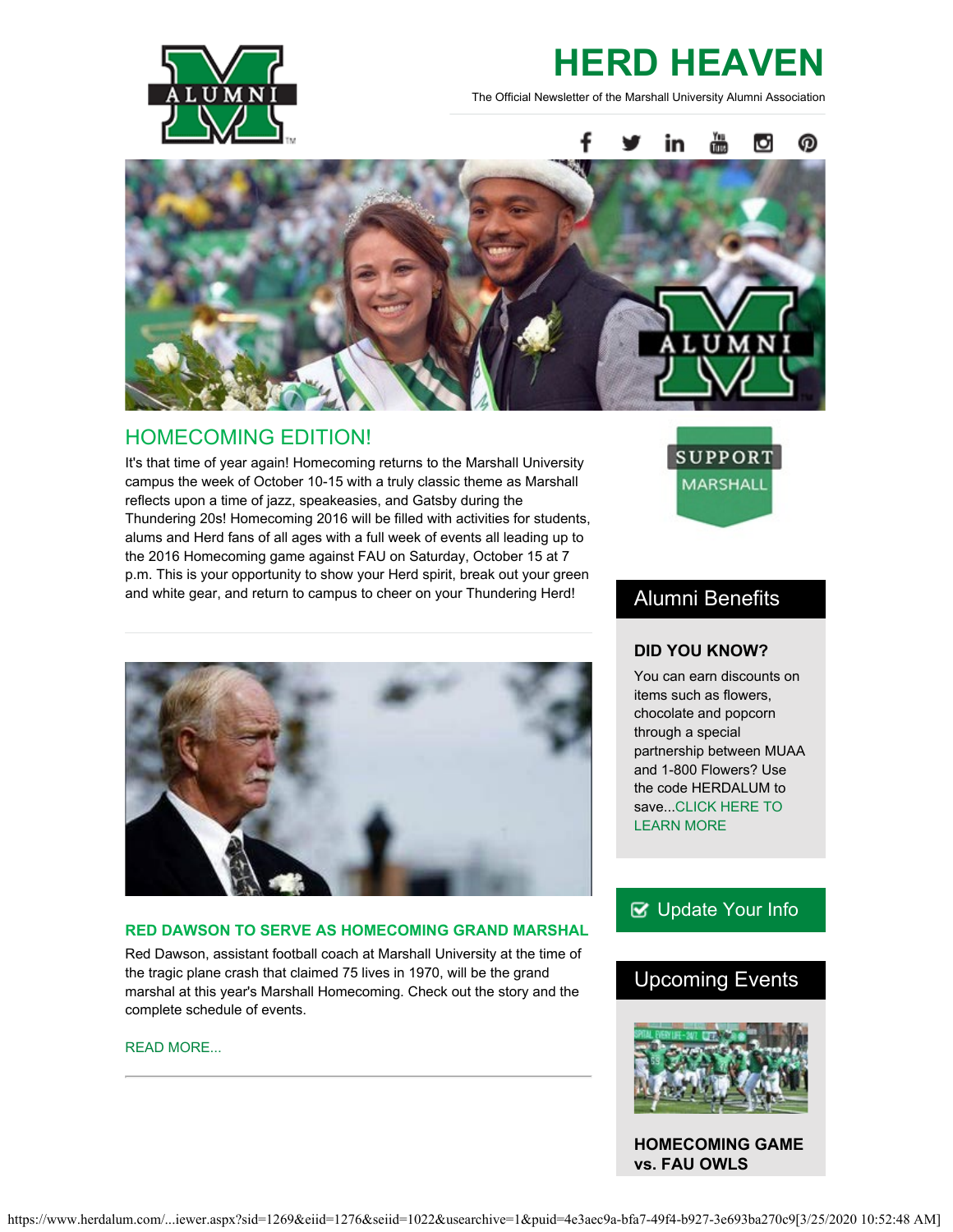

## **MARSHALL UNIVERSITY THEATRE ANNOUNCES LINEUP**

Marshall University's School of Theatre has announced the lineup for the 2016/2017 season. The season will feature four plays as well as a special event presented by Huntington Dance Theatre. The four regular-season plays are "Picnic," "A Christmas Carol," "Circle Mirror," and "Guys and Dolls."

[READ MORE...](http://www.marshall.edu/theatre/2016/09/13/marshall-university-theatre-announces-season-lineup/)



## **NEW AD SHINES LIGHT ON SONS, DAUGHTERS OF MARSHALL**

Marshall University has unveiled a brand new advertising campaign shining a light on the proud sons and daughters of Marshall. Check out the new spot in the link below.

[READ MORE...](https://www.youtube.com/watch?v=A3dDpDQX278&feature=youtu.be)

## Campus News



#### **PRESIDENT GILBERT INVESTED**

Dr. Jereome A. "Jerry" Gilbert, the 37th president of Marshall University, was invested on Thursday, Sept.



## **TTA PRESENTS 'THE GREEN MACHINE'**

Marshall University and the TTA announced a new downtown loop in a newly



**SHOW YOUR PRIDE ON GREEN FRIDAYS**

Marshall fans can show their support and pride for The Herd by wearing green MU gear



**OFFICE OF CAREER EDUCATION CREATED**

> **Student** Resource Center and Career Services combine to form Office of Career

Watch as the Thundering Herd battle the FAU Owls in the Homecoming Game..[.GET TICKETS](http://www.herdzone.com/sports/m-footbl/sched/mars-m-footbl-sched.html)





## **HERD FOR THE HOMELESS**

The MUAA has issued a call for Marshall alumni, faculty and students, along with Huntington community members, to join in "Herd for the Homeless"..[.LEARN](https://www.facebook.com/events/195437200880615/) **[MORE](https://www.facebook.com/events/195437200880615/)** 





## **WE ARE MARSHALL 10TH ANNIVERSARY**

Join us as we celebrate the 10th anniversary of "We Are Marshall" with a special showing of the film at the Keith Albee Theater..[.LEARN MORE](http://www.herdalum.com/s/1269/index.aspx?sid=1269&gid=1&pgid=1019)



OCT **8** LEWIS BLACK (Marshall Artists Series)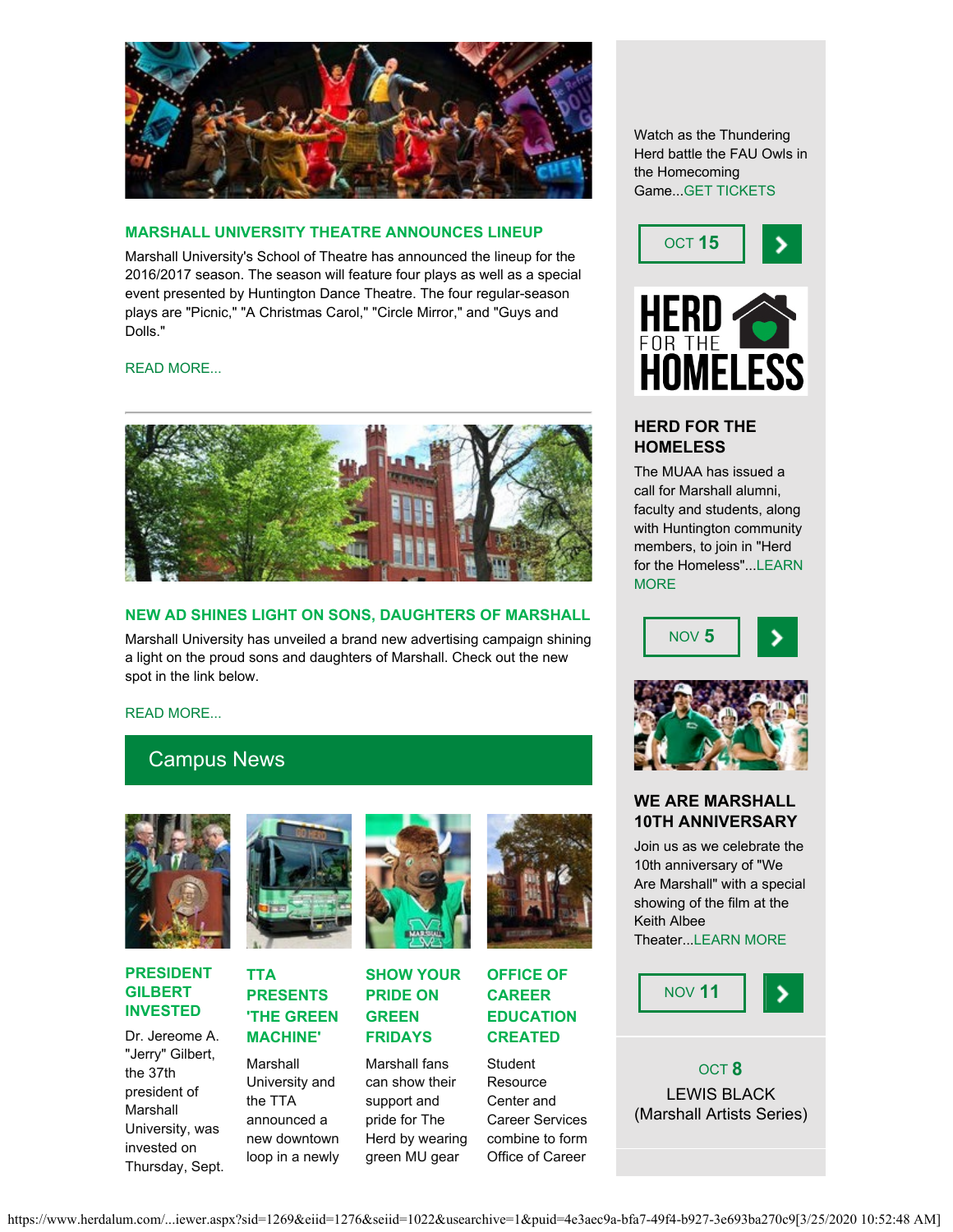22 on campus... [Read more...](http://www.marshall.edu/ucomm/2016/09/22/president-gilbert-invested-marshall/)

branded bus, "The Green Machine"... [Read more...](https://www.marshall.edu/ucomm/2016/09/09/marshall-announces-tta-partnership-new-downtown-loop/)

every Friday... [Read more...](https://www.marshall.edu/ucomm/2016/08/26/green-fridays-college-colors-day-give-herd-fans-opportunity-show-pride-team/)

Education... [Read more...](https://www.marshall.edu/ucomm/2016/09/27/office-of-career-education-works-to-showcase-connection-between-academic-majors-and-career-paths-for-students/)

## OCT **22** MARSHALL VS. CHARLOTTE (Football)

# Alumni News - Homecoming Festivities













# Athletics News

## **UNITY WALK TUESDAY, OCT 11**

Students, faculty and alums walk to celebrate that everyone at Marshall matters... [Read more...](http://www.herdalum.com/s/1269/index.aspx?sid=1269&gid=1&pgid=1021&cid=2616&ecid=2616&crid=0&calpgid=13&calcid=664)

## **PARADE & BONFIRE THURSDAY, OCT 13**

Check out this year's Homecoming parade through downtown Huntington... [Read more...](http://www.marshall.edu/sga/homecoming-2016/)

## **PICNIC ON THE PLAZA FRIDAY, OCT 14**

Party with students, faculty and fans on the Memorial Student Center Plaza... [Read more...](http://www.herdalum.com/s/1269/index.aspx?sid=1269&gid=1&pgid=998&cid=2584&ecid=2584&crid=0&calpgid=13&calcid=664)

## **MU NIGHT @ THE UNION FRIDAY, OCT 14**

Come together for a night of fun and fellowship at The Union Pub and Grill... [Read more...](https://www.facebook.com/events/1681827722132935/)

## **ALUM RUN SATURDAY, OCT 15**

Run with The Herd during the annual Alum Run beginning at Pullman Square... [Read more...](http://www.tristateracer.com/event.php?RaceID=8803)

#### **ALUMNI TAILGATE SATURDAY, OCT 15**

Marshall's largest and most exciting pre-game tailgate taking place on Harless Field... [Read more...](http://www.herdalum.com/s/1269/index.aspx?sid=1269&gid=1&pgid=999&cid=2585&ecid=2585&crid=0&calpgid=13&calcid=664)



# Being an alumni has its rewards

Get an Alumni credit card from Nationwide with:

· 1% Cash Back

- · 0% Intro APR
- . No Annual Fee